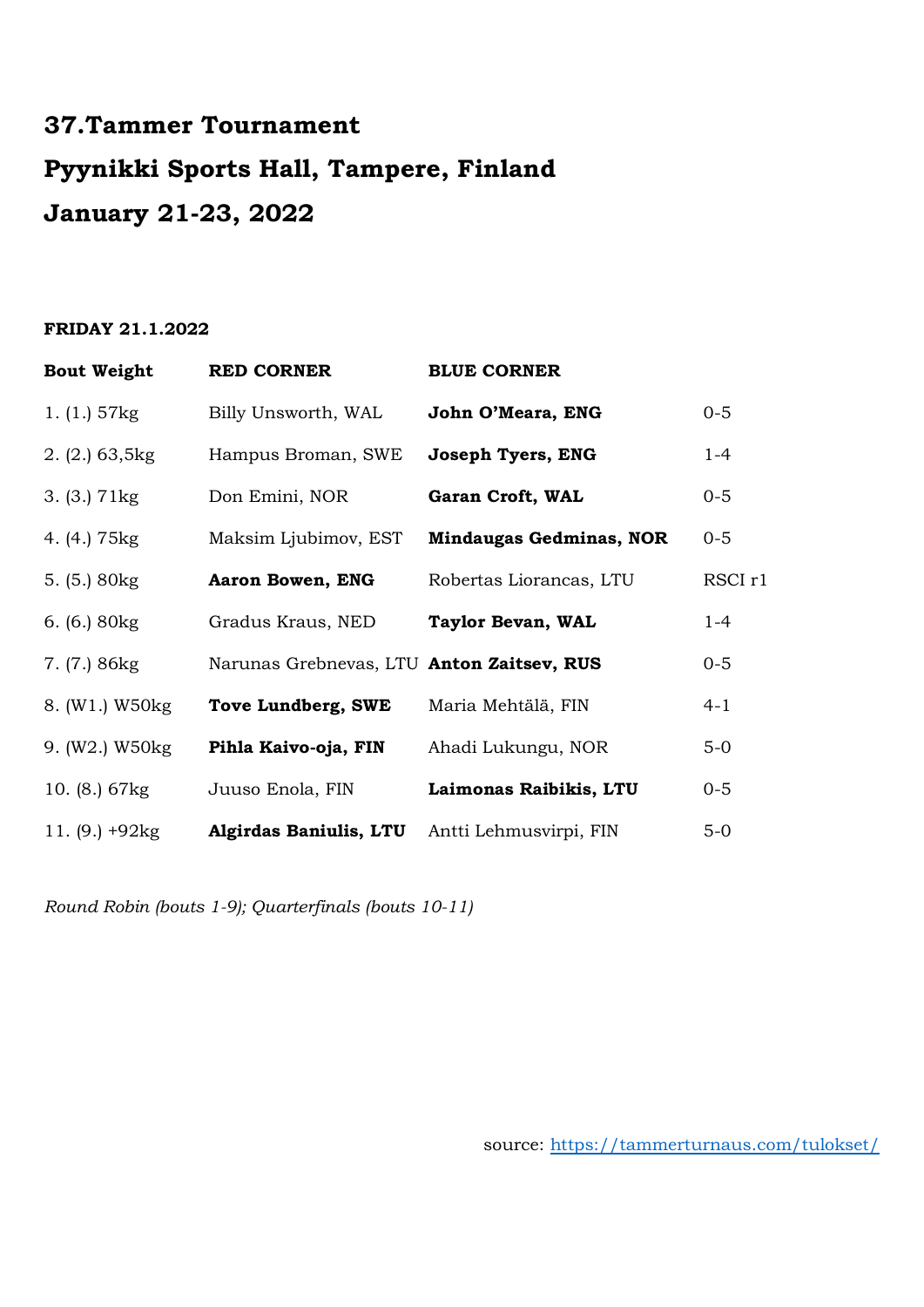# **37.Tammer Tournament Pyynikki Sports Hall, Tampere, Finland January 21-23, 2022**

### **SATURDAY 22.1.2022**

**12:00** 

| <b>Bout Weight</b> | <b>RED CORNER</b>                         | <b>BLUE CORNER</b>               |           |
|--------------------|-------------------------------------------|----------------------------------|-----------|
| 1.57kg             | <b>Billy Unsworth, WAL</b>                | Lassi Rissanen, FIN              | $5-0$     |
| 2.63,5kg           | Hampus Broman, SWE                        | <b>Romeo Costa, WAL</b>          | <b>WO</b> |
| $3.71$ kg          | Don Emini, NOR                            | Hannes Tolonen, FIN              | $4 - 1$   |
| 4.75kg             | Maksim Ljubimov, EST                      | <b>Aleksandr Trofimciuk, LTU</b> | $1 - 4$   |
| 5.80 kg            | Aaron Bowen, ENG                          | Gradus Kraus, NED                | $3-2$     |
| 6.80kg             | Robertas Liorancas, LTU Taylor Bevan, WAL |                                  | $0 - 5$   |
|                    |                                           |                                  |           |

*Round Robin (bouts 1-6)*

**17:00** 

| <b>Bout Weight</b>                              | <b>RED CORNER</b>                           | <b>BLUE CORNER</b>                                    |         |  |
|-------------------------------------------------|---------------------------------------------|-------------------------------------------------------|---------|--|
| 1.86kg                                          | <b>Aras Dudenas, LTU</b>                    | Narunas Grebnevas, LTU                                | $5-0$   |  |
| 2. W50kg                                        | Tove Lundberg, SWE                          | Pihla Kaivo-oja, FIN                                  | $0 - 5$ |  |
| 3. W50kg                                        | Maria Mehtälä, FIN                          | Ahadi Lukungu, NOR                                    | $0 - 5$ |  |
| 4.67kg                                          | Martin Skogheim, NOR Laimonas Raibikis, LTU |                                                       | $5-0$   |  |
| 5.67kg                                          | <b>Ioan Croft, WAL</b>                      | Harvey Lambert, ENG                                   | $5-0$   |  |
| $6. +92kg$                                      |                                             | Elmar Freyr Adalheidarson, ISL Algirdas Baniulis, LTU | RSC r2  |  |
| $7. +92kg$                                      | Courtney Bennett, ENG                       | Jonas Jazevicius, LTU                                 | RSC r3  |  |
| Round Robin (bouts 1-3); Semifinals (bouts 4-7) |                                             |                                                       |         |  |